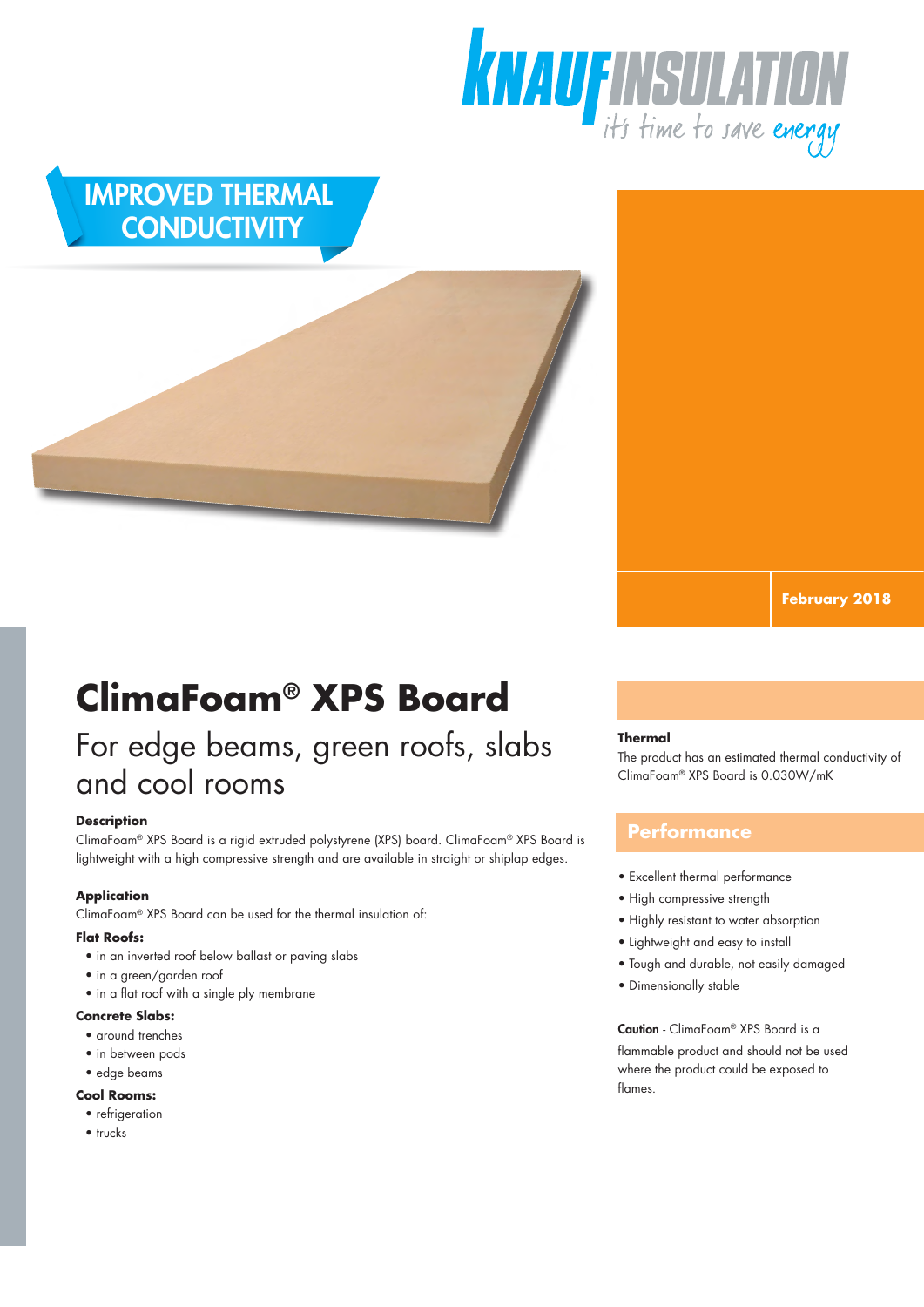### **ClimaFoam® XPS Board**

#### **Compliance**

Will contribute to the thermal insulation of buildings and the compliance with the Building Code of New Zealand (NZBC) requirements.

#### **Durability**

The continuous service temperature limit of ClimaFoam® XPS Board is up to +70ºC.

ClimaFoam® XPS Board is designed, used and installed and maintained in accordance with Knauf Insulation's instructions. It will meet or contribute to satisfying the NZBC Clause B2 Durability.

Performance B2.3.1:

- not less than 50 years, B2.3.1
- not less than 15 years and B2.3.1
- not less than 5 years

#### **Compressive strength**

ClimaFoam® XPS Board has an estimated compressive strength of 250 kPa and will withstand both occasional and long term static loads. The high compressive strength and rigidity of the boards allows a range of ballast materials including gravel, soil and concrete slabs to be used as part of the construction. Load bearing construction elements should be designed to adequately support the combination of imposed and dead loads without creating excessive deflection.

#### **Vapour resistivity**

ClimaFoam® XPS Board has an estimated water vapour resistivity of ClimaFoam® XPS Board is 625MNs/g.m when tested in accordance with ASTM E96-2010.

#### **Moisture absorption**

ClimaFoam® XPS Board has an estimated moisture absorption 0.6% by volume when tested in accordance with ASTM C 272 and can be laid in standing water or up against wet concrete with negligible impact on the performance of the product.

#### **Handling and storage**

ClimaFoam® XPS Board is easy to handle and install. Ensure the board product is not stored close to open flames or other ignition sources and avoid volatile organic compounds and chemicals such as solvents. ClimaFoam® XPS Board should not be left exposed to prolonged sunlight as this will result in surface degradation.



For more information call 0800 562 834